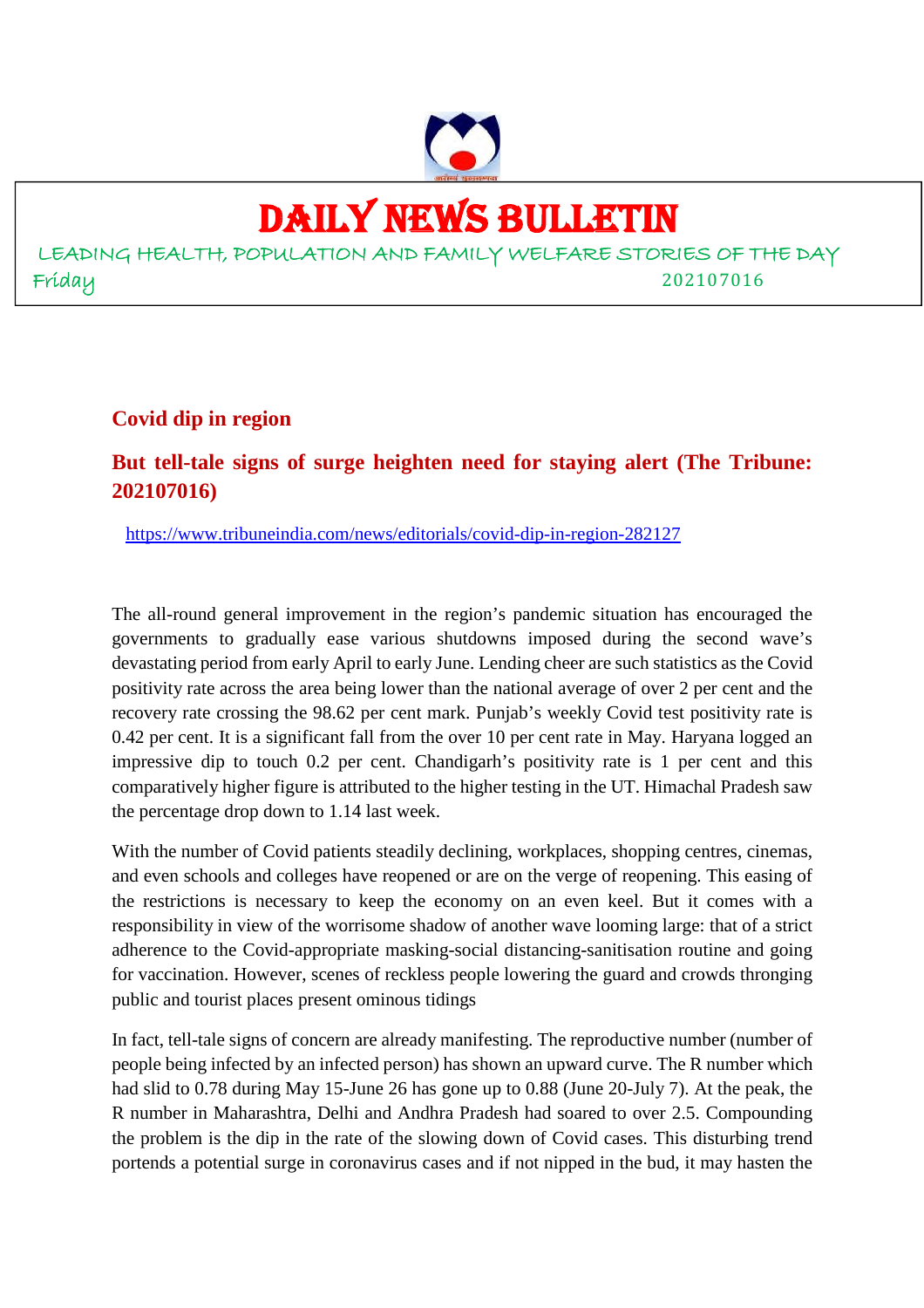onset of the third wave. We can't afford to squander the gains made by the cumulative effect of lockdowns, vaccination and enforcement of the Covid protocol

#### **Population control in UP**

#### **Creating awareness is the best bet to achieve goal (The Tribune: 202107016)**

https://www.tribuneindia.com/news/editorials/population-control-in-up-282118

The assurance by the BJP government in Uttar Pradesh led by Yogi Adityanath that population control measures will not be aimed at any class or section is welcome, provided there is transparency in its implementation. With an estimated population of over 24 crore, UP is the most populous state of India with its accompanying developmental hazards which act as an impediment to growth. Industrial growth in the state is among the slowest in the country, resulting in high unemployment and migration of workforce. The huge population has also impacted health parameters — UP's infant mortality rate is among the highest in India. With about one-fifth of the country's child population, UP also faces the challenge of tackling absenteeism and low enrolment in schools. The return of migrant workers in large numbers has put the onus on the state government to provide them with benefits, besides making immunisation a long-drawn process.

With Uttar Pradesh headed for the Assembly polls next year, the BJP government in the state is merely trying to fulfil the promises that it had made in its 2017 election manifesto. The manifesto had promised to accelerate development and the draft Bill released to mark World Population Day is a step in that direction. Objections to the policy have been invited and the provision to incentivise couples who do not have more than two children, while good in intent, is bound to give rise to fears of discrimination among others.

Reassuringly, CM Yogi has stressed on creating awareness and not coercion to bring in population stabilisation. The use of force could well be reminiscent of the forced sterilisation campaigns carried out during the Emergency. A country like China has relaxed its two-child policy, allowing couples to have three children to address the country's long-term demographic imbalance, ageing society and reduced working age population. UP's concerns on these counts may be justified but the policy should not be directed at any particular section of society. Social cohesion is also a prerequisite for all-round progress.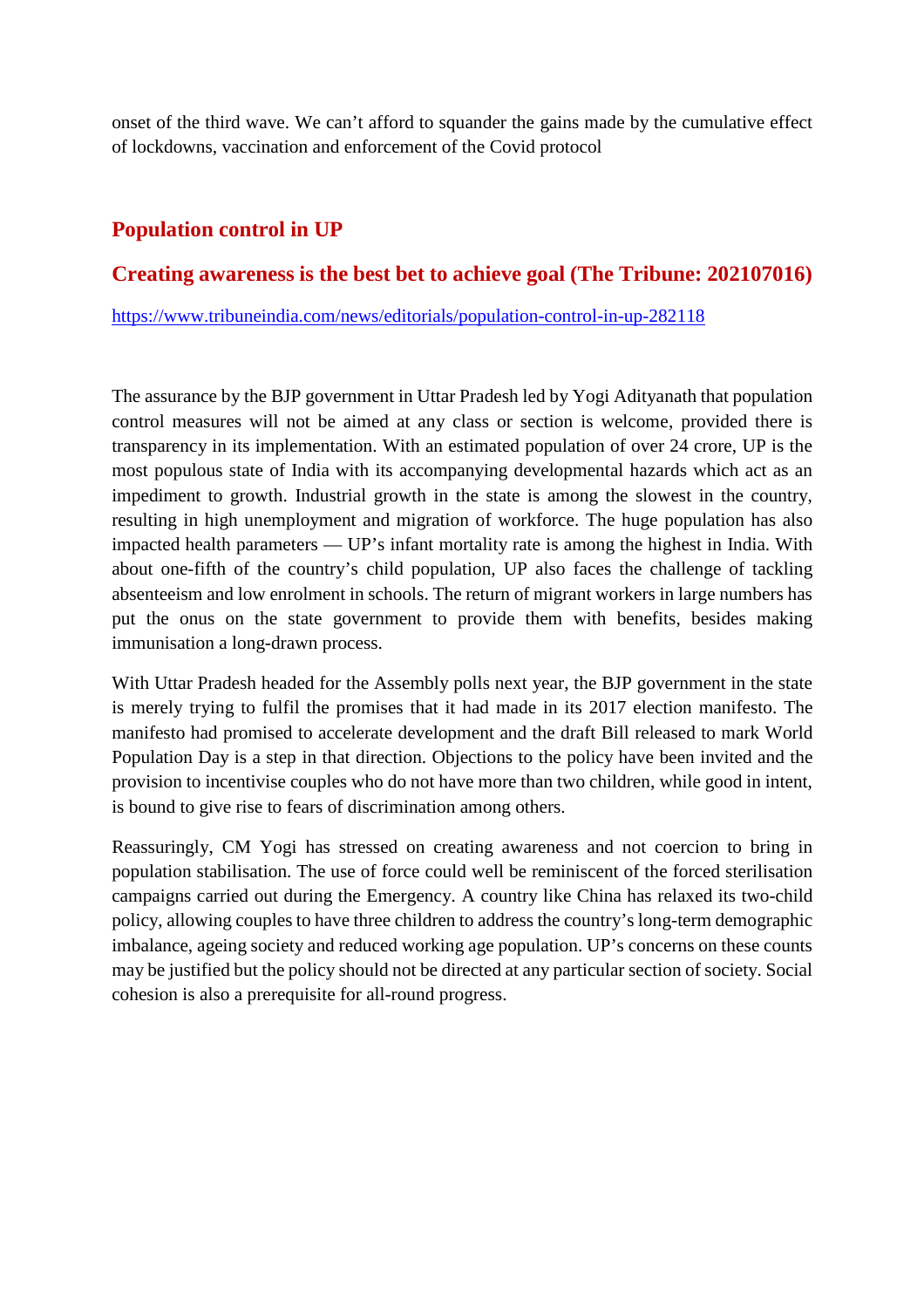#### **Post-Covid doctor must know**

#### **What the post-Covid doctor must know (The Indian Express: 202107016)**

https://indianexpress.com/article/opinion/columns/what-the-post-covid-doctor-must-know-7406766/

K Srinath Reddy writes: Covid should catalyse changes in medical education, enhance the profession's orientation towards scientific sensibility and compassion.

The Covid-19 pandemic could provide the catalytic spark for more reforms by throwing light on many areas that medical education must address. (File photo)

Major reforms in Western medical education began after the Flexner report of 1910 advocated structured, science-based and laboratory supported learning, replacing the apprenticeship model inherited from apothecaries. It also influenced training methods in medical colleges of colonised countries. While infusing the strength of rigorous scientific research into medical precept and practice, Western models imposed the rigidity of a reductionist approach that increasingly focused on partitioning the human body into organs, tissues, cells and sub-cellular structures. Though these models ushered remarkable scientific innovations, the integrated functioning of the human body and its interconnectivity to other life forms and the natural environment became obscured from the visual field of medical education. Indian medical colleges, usually located in an urban ambience and linked to tertiary care hospitals, were disconnected from the real world functioning of a multi-layered health system.

In 2010, an independent global panel, The Commission on Health Professional Education in the Twenty First Century, advocated a multi-disciplinary, socially responsive model of education. But the commission's call to make medical education holistic in its scientific approach and health system connected in its functional linkages has not yet imparted the required momentum for impactful change in systems that remain anchored to convention. While a government nominated Medical Council of India recently breached the status quo conservatism of its elected predecessor to propose several useful reforms, they are yet to demonstrate impact.

The Covid-19 pandemic could provide the catalytic spark for more reforms by throwing light on many areas that medical education must address. There are new competencies that a young doctor must develop and display in a world with changing channels of demand and delivery of health services. The pandemic has also reemphasised time-honoured scientific precepts and moral values of the medical profession, which had been obscured by the greed and grime of commercialised healthcare.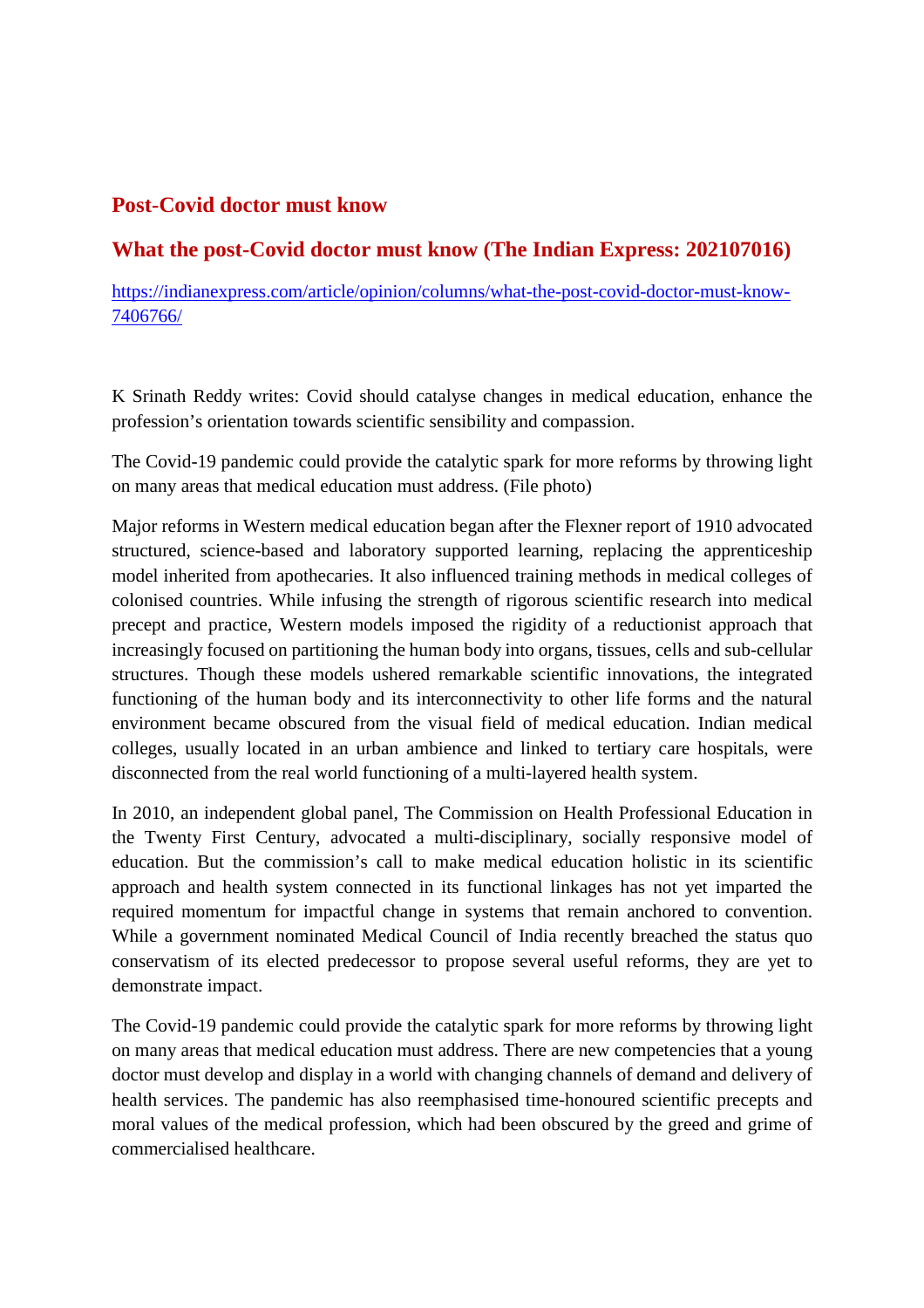The ability to judge the quality of new scientific evidence for correctly guiding clinical practice and future research is essential for a doctor in training. This requires a good understanding of research methodology and the skill of critical appraisal that can distinguish good science from bad. This is much needed when new claims inundate medical journals and social media. Even peer reviewed journals sometimes publish articles of unsound methodology. The rush for information during the pandemic has removed the inadequate protective filters with unreviewed publications getting circulated as pre-prints.

Medical education must teach the essential principles of epidemiology and statistics that underlie good research design and interpretation. Even if most doctors do not become researchers, they should be capable of intelligent interpretation and judicious application of new scientific information. They should judge a research study for both internal validity (how true are the reported results likely to be) and external validity (how applicable are the recommendations to their patients or population).

Without such insights, many inappropriate tests and ineffective medicines are prescribed by doctors in the misguided belief that they are doing good to their patients — this has been noticed in the pandemic. An important caveat to teach is that a plausible biological mechanism does not by itself assure therapeutic benefit. In the past, apparently promising anti-hypertensive and anti-arrhythmic drugs even caused harm, despite appealing biological rationale and apparent benefit on surrogate markers. During the Covid pandemic, drugs like hydroxychloroquine failed when put to the critical test of a clinical trial. Yet, untested drugs for Covid abound in clinical practice because medical education failed to impart skills to critically appraise claims.

It is the naive belief of many clinicians that a positive test invariably means presence of disease and a negative test signifies its absence. False positive and false negatives occur with most tests, for technical reasons and also because the probability of disease varies based on the characteristics of the person being tested. Thus, post-test probability is determined by both the pre-test probability and the test result. This Bayesian concept is seldom taught in medical schools. Neither is the concept of using an additional test only when there is an incremental value in enhancing the probability to a decision hanging level. As a consequence, wasteful tests may be piled on unnecessarily, increasing both financial and biological costs to the patient. During Covid, we have seen puzzled debates on the failure of RT-PCR and rapid antigen tests to always identify infection as well as on the unnecessary use of chest CT scans in many persons.

Telemedicine has emerged as an important bridge to clinical care during periods of restricted mobility. When the pandemic ends, the convenience and cost-effectiveness of such consultations will make telemedicine an established component of health systems. Medical education must impart the needed technical and social skills to make tele-consultations effective and safe. Several countries have been using simulated patients in recent decades to train and test medical students in both clinical and social skills. Given India's vast patient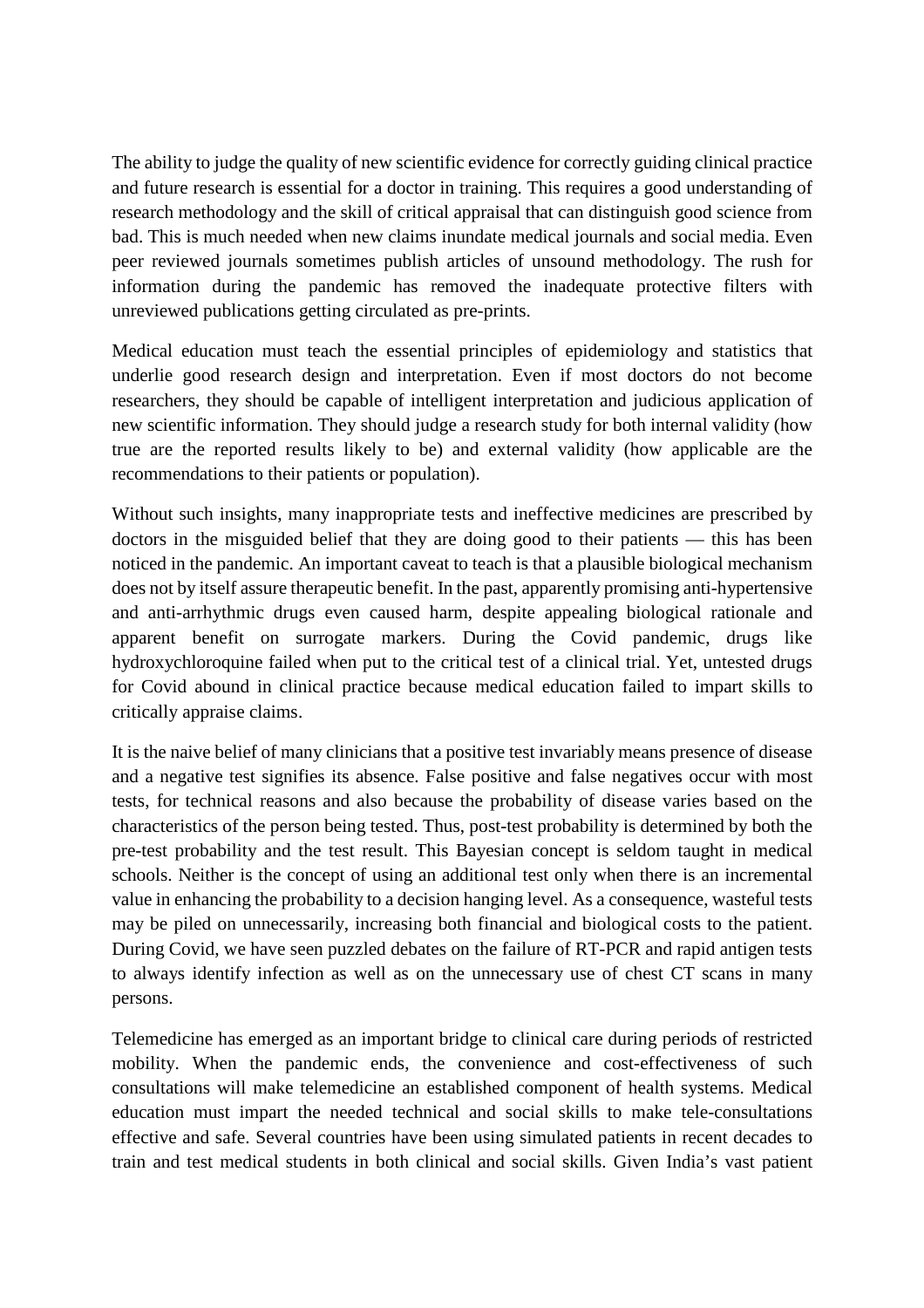numbers, we never felt the need for employing tutored lay persons as training models. However, the growth of telemedicine requires that medical students be trained to efficiently evaluate patient data and make competent management decisions, even from a distance. Simulated patient interactions can help in this. Telemedicine may involve engagement with the patient, an attendant or with a primary care team member. The interaction must be suitably tailored to each type, utilise time efficiently and be conducted with patience.

The need for imparting skills of effective public communication and empathetic conversations with patients has been highlighted by the pandemic. Increasingly, doctors are being called upon to clarify medical concepts and research findings to the media and lay public. Precise, accurate, jargon-free, confident and clear communication is needed in such interactions. The need for strict isolation of infected persons has separated patients in intensive care units from loved ones. Even when the doctor in a hazmat suit appears an alien, caring communication is possible through the tone of voice, well-chosen words that convey compassion and even non-verbal gestures that show that the doctor cares. The public health pioneer Livingston Trudeau once said, the duty of a physician is "to cure sometimes, to relieve often, to comfort always". Medical education must now enhance scientific sensibility and compassion amongst physicians.

#### **DTP, measles vaccination of kids**

#### **Explained: How pandemic disrupted DTP, measles vaccination of kids (The Indian Express: 202107016)**

https://indianexpress.com/article/explained/how-pandemic-disrupted-dtp-measlesvaccination-of-kids-7406813/

An estimated 8.5 million third doses of DTP vaccine and 8.9 million first doses of measles vaccine were missed by children worldwide in 2020.

An immunisation programme in West Bengal in 2017. (Express Photo: Partha Paul, File)

Global and regional estimates of Covid-19's impact on routine childhood immunisation indicates unparalleled disruptions in delivery of vaccines against measles (MCV1) and diphtheria, tetanus, and pertussis (whooping cough) (DTP3) — with 2020's coverage likely falling in some regions to levels not seen in over a decade , according to a new modelling study published in The Lancet.

An estimated 8.5 million third doses of DTP vaccine and 8.9 million first doses of measles vaccine were missed by children worldwide in 2020 — a relative decline of more than 7% over expected coverage levels had no pandemic occurred (83% expected global coverage vs 77% estimated due to pandemic disruption for third dose of DTP; 86% vs 79% for first dose measles vaccine).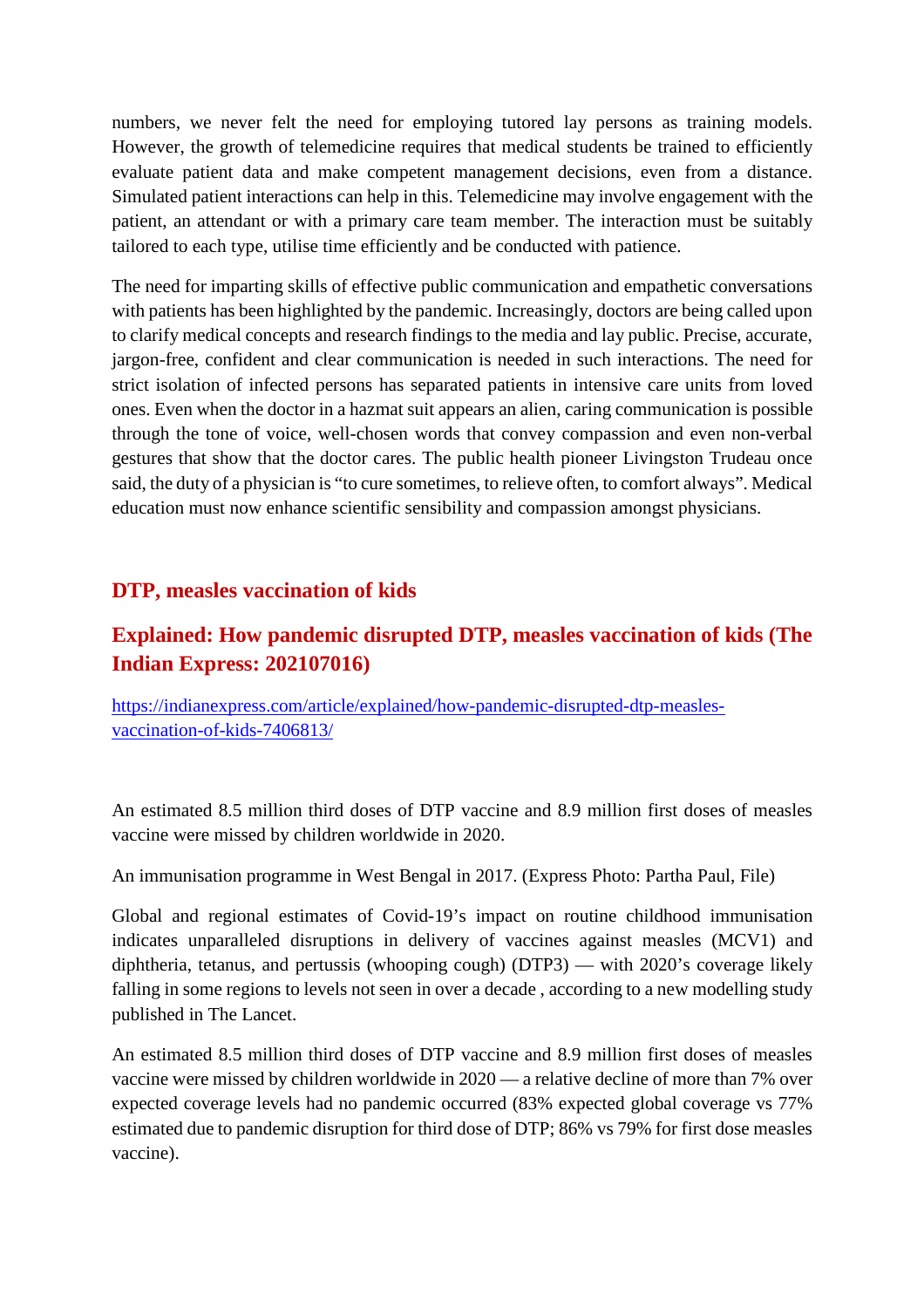Estimates suggest twice as many children may have missed doses of each vaccine than expected due to pandemic disruptions in high-income countries in Central Europe, Eastern Europe, Central Asia, and North Africa and the Middle East.

Although child vaccination rates improved in later months of 2020, catch-up efforts are lagging, and authors warn that the world may face a resurgence of vaccine-preventable diseases unless a concerted effort is taken to get routine immunisation services back on track.

# **Ayurveda - Weight loss**

# **Weight loss: Seven ways to 'melt belly fat naturally' as per Ayurveda (The Indian Express: 202107016)**

https://indianexpress.com/article/lifestyle/health/weight-loss-belly-fat-ayurveda-easy-tips-7401089/

Ayurvedic practitioner Dr Shyam VL shares seven tips that can help lose belly fat over time

belly fat, ayurveda, healthEat 50 per cent of your daily calories at lunch as your digestive power is the strongest at that time, he suggested. (Source: Thinkstock images)

For many, losing weight may not be the real problem — it is in fact the stubborn belly fat or the fat around the abdomen that they struggle with. While genetic factors may play a role, belly fat can also be controlled with a few lifestyle tweaks, suggested ayurvedic practitioner Dr Shyam VL.

According to him, one should look to 'melt the belly fat away naturally' with some effective, easy-to-follow Ayurvedic tips. "Belly fat might look stubborn but with right diet and exercise, you can melt fat easily. Get guidance from an Ayurvedic doctor to help you work with a detailed plan," he mentioned.

#### **Axis Hypersomnia**

# **Man sleeps for 300 days a year due to Axis Hypersomnia; know about this rare condition(The Indian Express: 202107016)**

https://indianexpress.com/article/lifestyle/health/axis-hypersomnia-rajasthan-man-sleeps-300 days-rare-condition-symptoms-causes-prevention-treatment-7405979/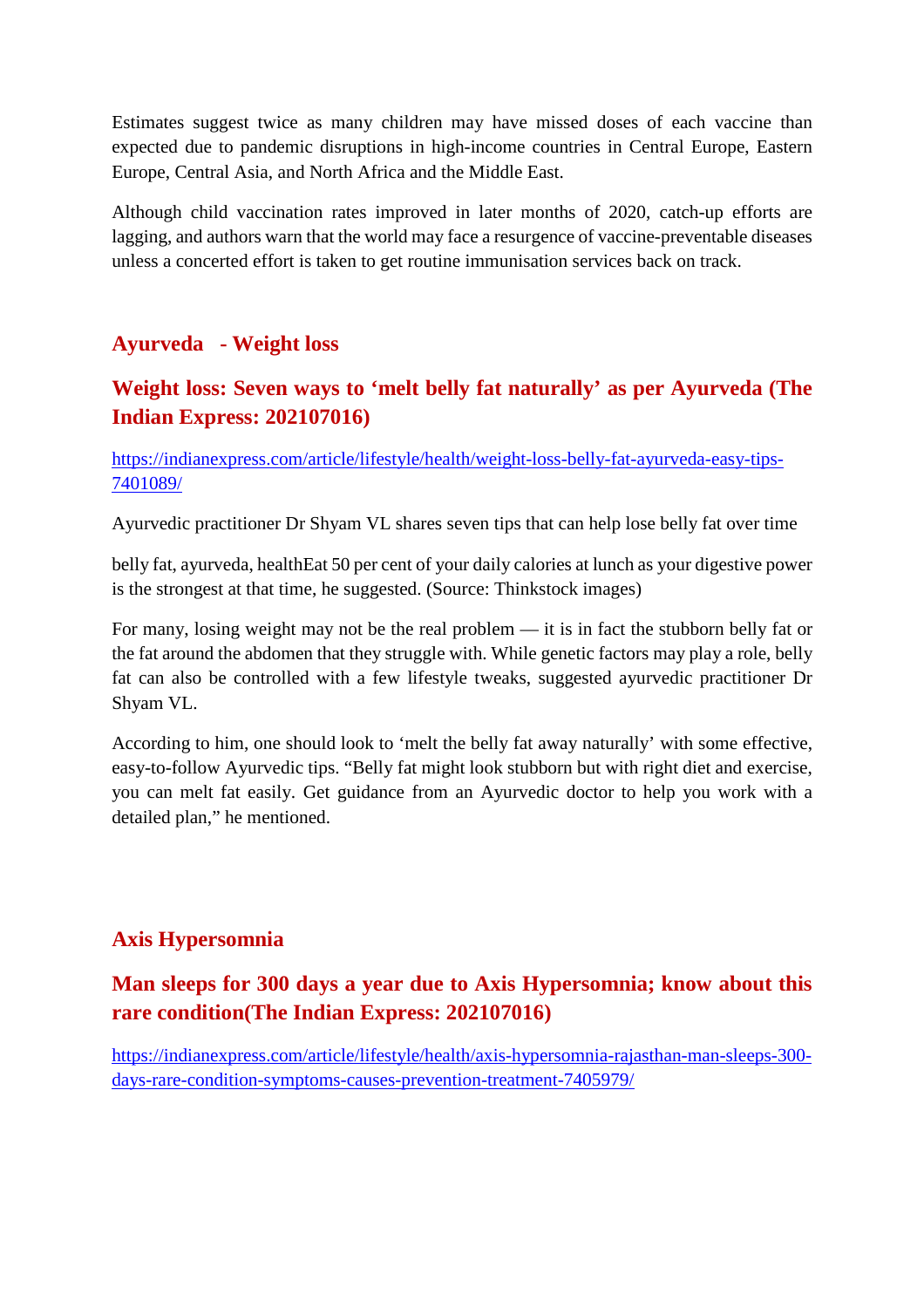According to a study published in National Center for Biotechnology Information (NCBI), hypersomnia, a complaint of excessive daytime sleep or sleepiness, affects four to six per cent of the population, with an impact on the everyday life of the patient.

sleepHere's what axis hypersomnia consists of. (Source: Getty Images/Thinkstock; representative image)

A man from Rajasthan's Nagaur district reportedly sleeps for 20-25 days a month, or 300 days a year, due to a rare medical condition called Axis Hypersomnia. Dubbed as a real-life 'Kumbhakarna' by villagers, Purkharam, 42, a resident of Bhadwa village, is able to operate his grocery shop just five days a month, reported Zee News.

According to the report, his condition was diagnosed 23 years ago and has impacted his life in such a way that his family members have to bathe and feed him while he is asleep.

Axis Hypersomnia can be described as a chronic neurological sleep disorder that leads to daytime sleepiness and/or long sleep hours (more than 9-10 hours in 24-hours)

According to a study published in National Center for Biotechnology Information (NCBI), hypersomnia, a complaint of excessive daytime sleep or sleepiness, affects four to six per cent of the population, with an impact on the everyday life of the patient.

sleep Axis Hypersomnia can be described as a chronic neurological sleep disorder. (Source: Getty Images)

#### Causes

You can encounter this problem due to sleep disorders such as sleep apnea, being obese, drug or alcohol use, a head injury, using certain medications, having depression or there could also be a genetic reason behind it, said Dr Navneet Kaur, general physician, Apollo Spectra Nehru Enclave, Delhi.

#### Symptoms

If you are one who suffers from this condition, you probably struggle to wake up, despite setting multiple alarms and have difficulty getting up from the bed (known as sleep inertia). Such individuals may start the day feeling groggy — referred to as sleep drunk — and can also experience brain fog, reduced attention span, frustration, irritation, anxiety, and depression, said Dr Pradeep Mahajan, regenerative medicine researcher, StemRx Bioscience Solutions Pvt. Ltd., Mumbai.

#### Diagnosis

If you keep experiencing this problem on a regular basis, it is advised to consult a doctor. "The doctor will monitor your sleeping habits and ask questions like, when do you wake up, do you tend to fall asleep during the day, do you have emotional problems etc. Following this, the expert will advise blood tests, computed tomography (CT) scans, and a sleep test called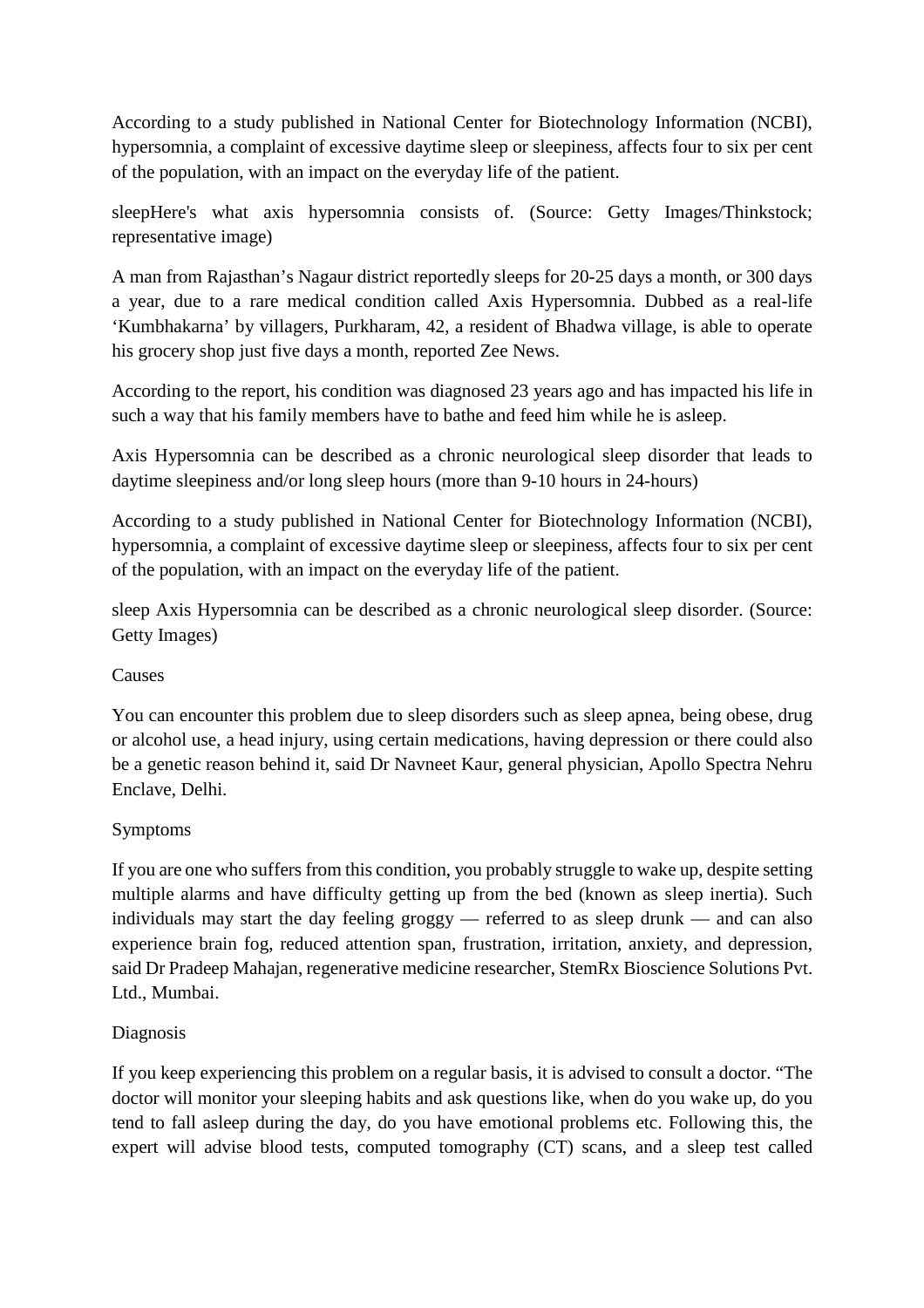polysomnography which is a comprehensive test used to diagnose sleep disorders," said Dr Mahajan.

Also Read |Daytime sleepiness linked with diabetes, cancer risk in elderly: Study

Delaying treatment can also lead to consequences in later life. "Make sure that you adhere to a proper sleep routine to stay fresh. Do not take this lightly at all. Do not get bogged down, you will surely be able to manage this condition with timely intervention," said Dr Kaur.

Treatment and prevention

According to Dr Mahajan, the treatment can be based on medications and antidepressants. He added that to prevent this condition, one should stay away from caffeine. "Do not consume alcohol just before sleeping as it can interfere with your sleep," he said.

#### **UN: Child diseases**

# **UN: Child diseases on rise as Covid-19 slows routine vaccinations (Hindustan Times: 20210716)**

https://schoolepaper.hindustantimes.com/Home/ArticleView

GENEVA : Nearly 23 million children missed out on routine vaccinations last year due to the Covid-19 pandemic, the highest number in more than a decade, fuelling outbreaks of measles, polio and other preventable diseases, UN agencies said on Thursday.

Measles, one of the world's most contagious diseases, can be fatal to children under the age of five, especially in African and Asian countries with weak health systems, according to the World Health Organization. Polio can cripple a child for life.

The gap in global vaccination coverage has set up a "perfect storm", leaving more children vulnerable to infectious pathogens just as many countries ease Covid-19 restrictions, the WHO and UN Children's Fund said in an annual report.

Ten countries, led by India and Nigeria, account for the bulk of the 22.7 million children left unvaccinated or under-vaccinated against diphtheria, tetanus, and pertussis (DTP) in 2020 –– 3.7 million more than in 2019 and the most since 2009, it said regarding a key indicator of childhood vaccination rates.

"Large and disruptive" outbreaks of measles have been recorded in hotspots including Afghanistan, Mali, Somalia and Yemen, the report added.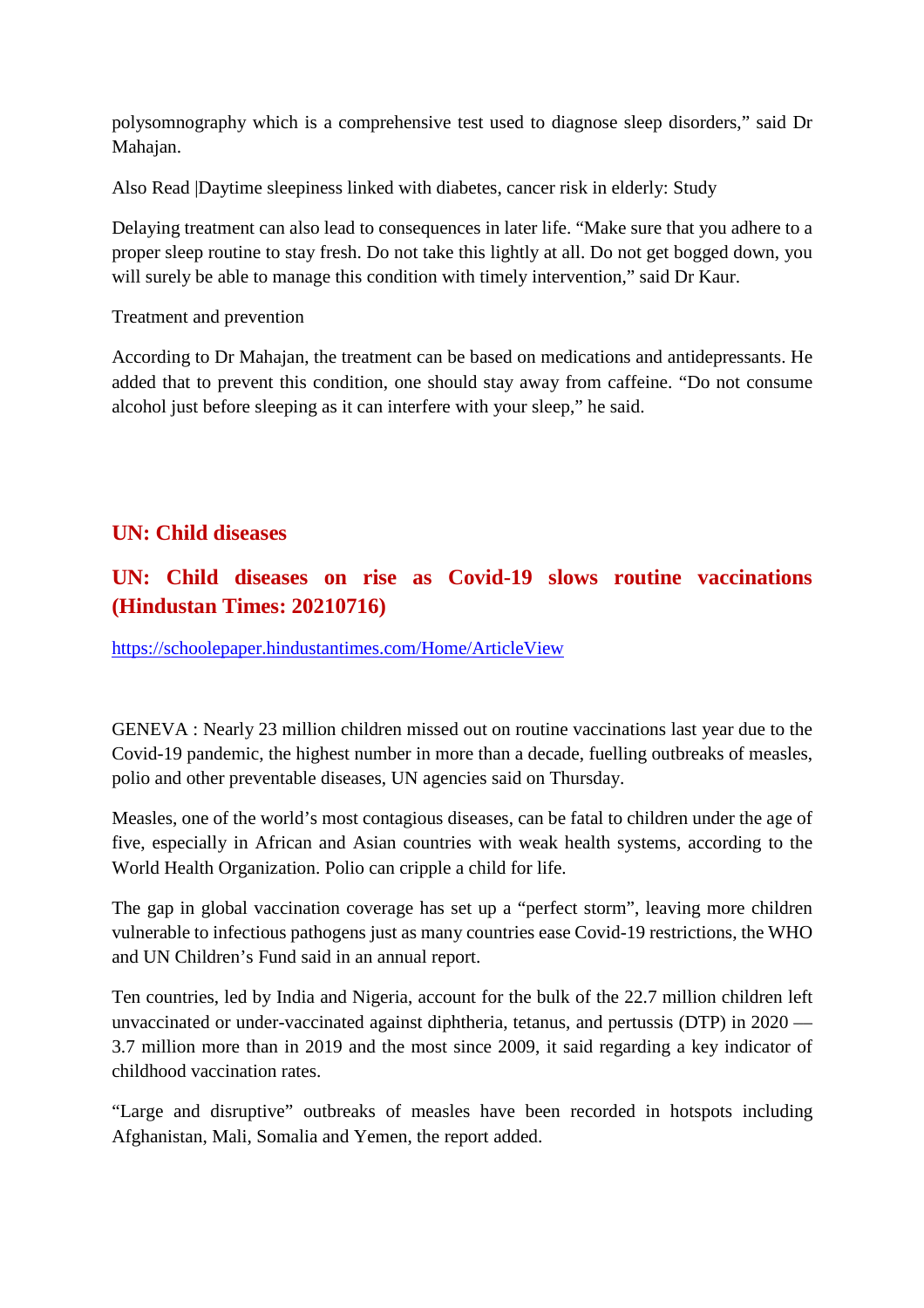Some 22.3 million children missed their first dose of measles vaccine last year –– although there was probably substantial overlap with those lacking DTP coverage –– for the lowest coverage against the killer disease since 2010, it said.

"The Covid-19 pandemic has led to major backsliding on childhood vaccination, taking us back more than a decade," Kate O'Brien, WHO director of immunisation, told a news briefing.

There has been an "alarming increase" in "zero dose" children - those missing out on any vaccination - which rose to 17.1 million last year from 13.6 million, said Ephrem Lemango, Unicef chief of immunisation. Many live in war-torn countries or slums, he said. Sixty-six countries postponed at least one immunisation campaign against preventable diseases, although some including Mexico have begun catch-up programmes, the report said.

"In 2021 we have potentially a perfect storm about to happen and we don't want to get to that perfect storm to be ringing the alarm bell. We are ringing it now," O'Brien said.

The WHO has urged countries not to lift public health and social distancing measures prematurely as they begin to emerge from the pandemic, she said. "But if that is happening and as it is happening - we are going to see more and more transmission of the pathogens that are otherwise vaccine preventable pathogens."

#### **Mental healthcare**

# **Interview| mental healthcare must be integrated with physical healthcare, says NIMHANS Director (The Hindu: 20210716)**

https://www.thehindu.com/sci-tech/health/interview-mental-healthcare-must-be-integratedwith-physical-healthcare-says-nimhans-director/article35337734.ece

Asking people about how they are feeling, if they are sleeping well, if their mood is stable should be part of routine healthcare, says Dr. Pratima Murthy

Dr. Pratima Murthy, Director, NIMHANS, Bengaluru, talks exclusively to The Hindu about the short-term and long-term implications of the COVID-19

#### **Delta Plus variants**

#### **Delta Plus variants less than 1% of coronavirus genomes (The Hindu: 20210716)**

https://www.thehindu.com/sci-tech/health/delta-plus-variants-less-than-1-of-coronavirusgenomes/article35348053.ece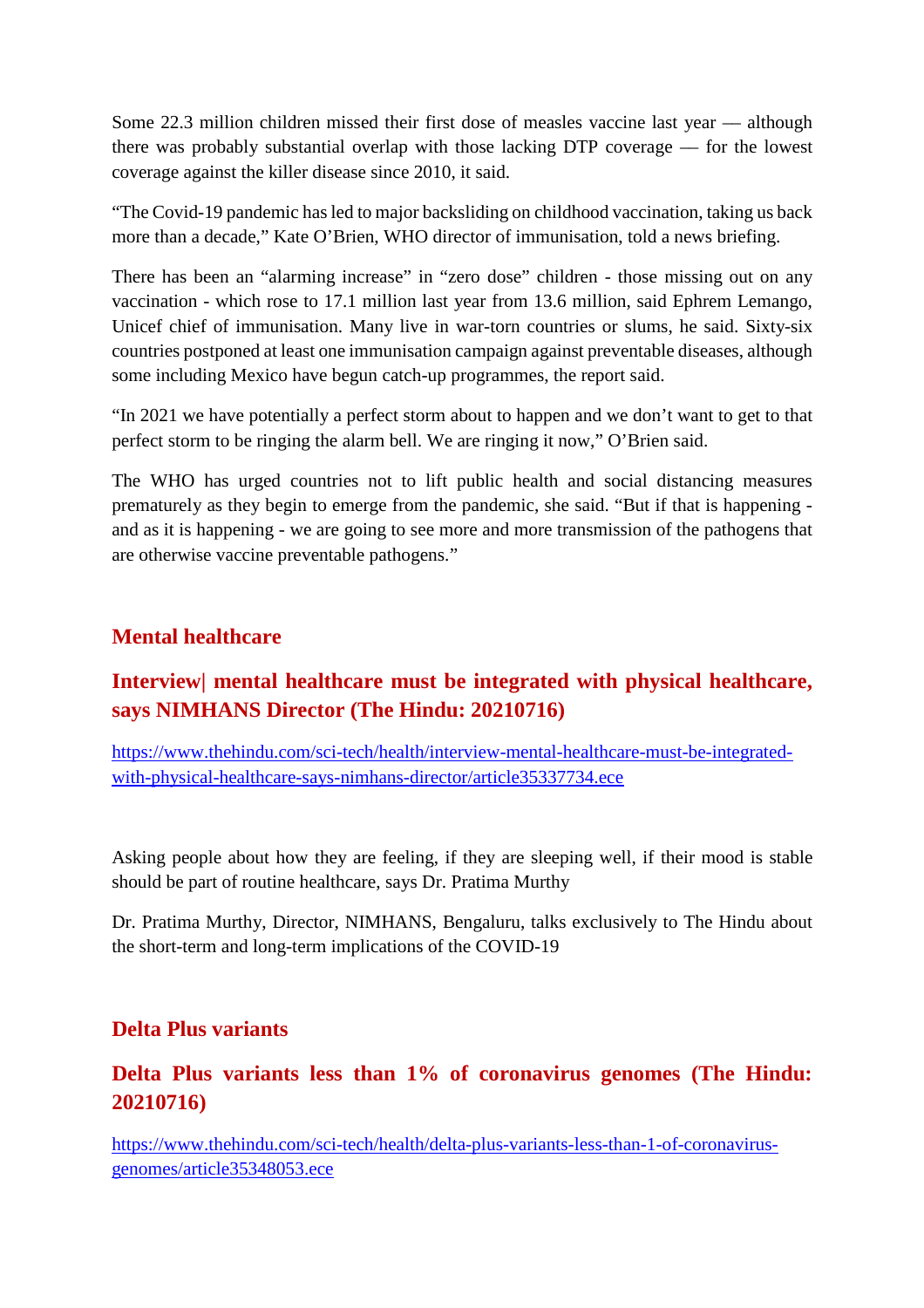Public health measures to reduce transmission and vaccination remain critical, says Consortium

The Delta Plus variants constituted less than 1% of coronavirus samples that were sequenced in India in June and continuing outbreaks in India were primarily being led by the Delta variant, said a report from the India Sarsc

#### **Total fatalities**

# **Stroke caused 6,99,000 deaths in India in 2019, which is 7.4% of the total fatalities(The Hindu: 20210716)**

https://www.thehindu.com/news/national/stroke-caused-699000-deaths-in-india-in-2019 which-is-74-of-the-total-fatalities/article35315823.ece

Contribution of non-communicable neurological disorders and neurological injuries to the total disease burden has more than doubled between 1990 and 2019.

Contribution of non-communicable neurological disorders and injury-related neurological disorder to the total disease burden has more than doubled

#### **Vaccines**

## **Vaccines will help prevent severe disease in pregnant women: expert(The Hindu: 20210716)**

https://www.thehindu.com/sci-tech/health/vaccines-will-help-prevent-severe-disease-inpregnant-women-expert/article35208384.ece

'Women should use all Covid-appropriate precautions during pregnancy and after childbirth'.

Manju Puri, head, department of obstetrics and gynaecology, Lady Hardinge Medical College, Delhi, spoke exclusively to The Hindu on the Central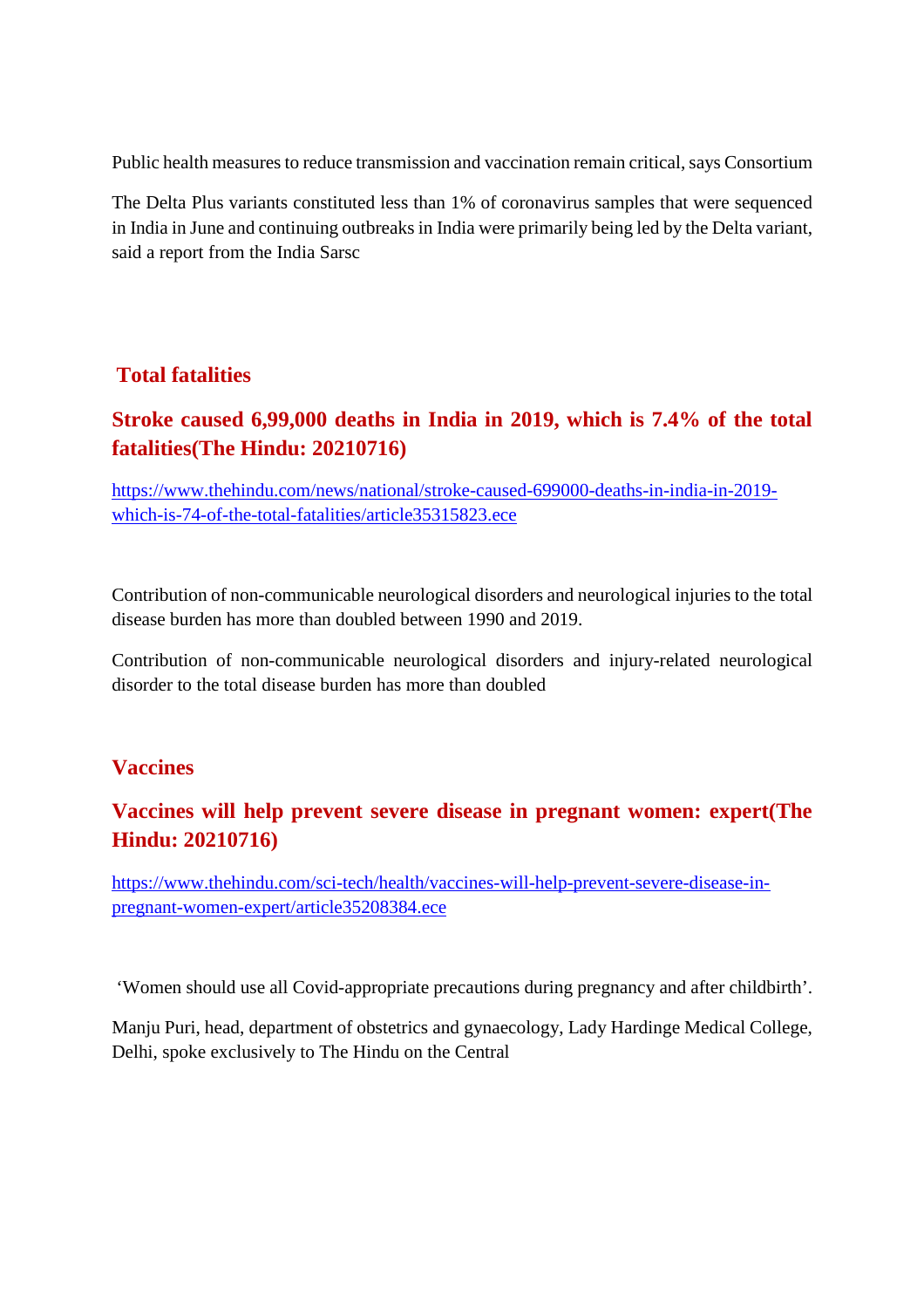#### **Coronavirus**

# कोरोना के दो अलग वेरिएंट से संक्रमित पाई गईं एक महिला, क्या सच में डबल इंफेक्शन है मुमकिन? (Dainik **Gagaran:20210716)**

कोरोना के दो अलग वेरिएंट से संक्रमित पाई गई एक महिला, क्या सच में डबल इंफेक्शन है मुमकिन?

https://www.jagran.com/lifestyle/health-90-year-old-women-found-infected-with-twodifferent-variants-of-coronavirus-know-how-double-infection-is-possible-21834155.html

एक्सपर्टस का मानना है कि एक ही वायरस के दो अलग वेरिएंट से संक्रमित होने का मामला असाधारण है। जब वायरस का एक वेरिएंट इंसान को संक्रमित करता है तो यह पूरे शरीर में अपनी संख्या बढ़ाने का काम शुरू कर देता है।

नई दिल्ली, लाइफस्टाइल डेस्क। कोरोना वायरस के कहर को डेढ़ साल हो गया है। कोरोना संक्रमण हर इंसान को अलग तरह से संक्रमित करता है, लेकिन हाल ही में एक अनोखा मामला सामने आया। दुनिया में ऐसा मामला पहली बार देखा गया, जब बेल्जियम में रहने वालीं 90 साल की महिला कोरोना के दो अलग वेरिएंट से संक्रमित हो गई। यह महिला मार्च में संक्रमित हुईं, जिसके बाद उन्हें अस्पताल में भर्ती कराया गया। लेकिन<br>' उनकी तबियत तेज़ी से बिगड़ी और 5 दिन में उनकी मौत हो गई। जांच में उनमें कोरोना के अल्फा और बीटा वेरिएंट की पुष्टि हुई।

कैसे हो सकता है डबल इंफेक्शन?

एक्सपर्ट्स का मानना है कि एक ही वायरस के दो अलग वेरिएंट से संक्रमित होने का मामला असाधारण है। जब वायरस का एक वेरिएंट इंसान को संक्रमित करता है, तो यह पूरे शरीर में अपनी संख्या बढ़ाने का काम शुरू कर देता है और कोशिकाओं पर असर करता है। इस दौरान कुछ ऐसी कोशिकाएं भी होती हैं, जो वायरस से बच जाती हैं। इन्हीं कोशिकाओं को दूसरा वेरिएंट संक्रमित कर सकता है।

त्रिफला वाली छाछ पीने से गैस और बदहजमी से राहत मिलती है।

Health Benefits of Triphala Buttermilk: वज़न कंट्रोल करने के साथ ही पाचन भी दुरुस्त रखती है त्रिफला छाछ, जानिए 5 फायदे

यह भी पढ़

क्या हैं अल्फा और बीटा वैरिएंट

जैसा कि आप जानते हैं कि कोरोना वायरस लगातार अपना रूप बदल रहा है। समय के साथ सभी तरह के वायरस में जेनेटिक बदलाव होते रहते हैं, जो एक समान्य प्रकिया है। बदलाव के बाद ही वायरस का एक नया रूप तैयार होता है। इसी तरह कोरोना के कई रूप यानी कई वेरिएंट है। जैसे-अल्फा, बीटा, गामा, डेल्टा, डेल्टा प्लस आदि। बेल्जियम की महिला कोरोना के अल्फा और बीटा वेरिएंट ने संक्रमित हई थीं।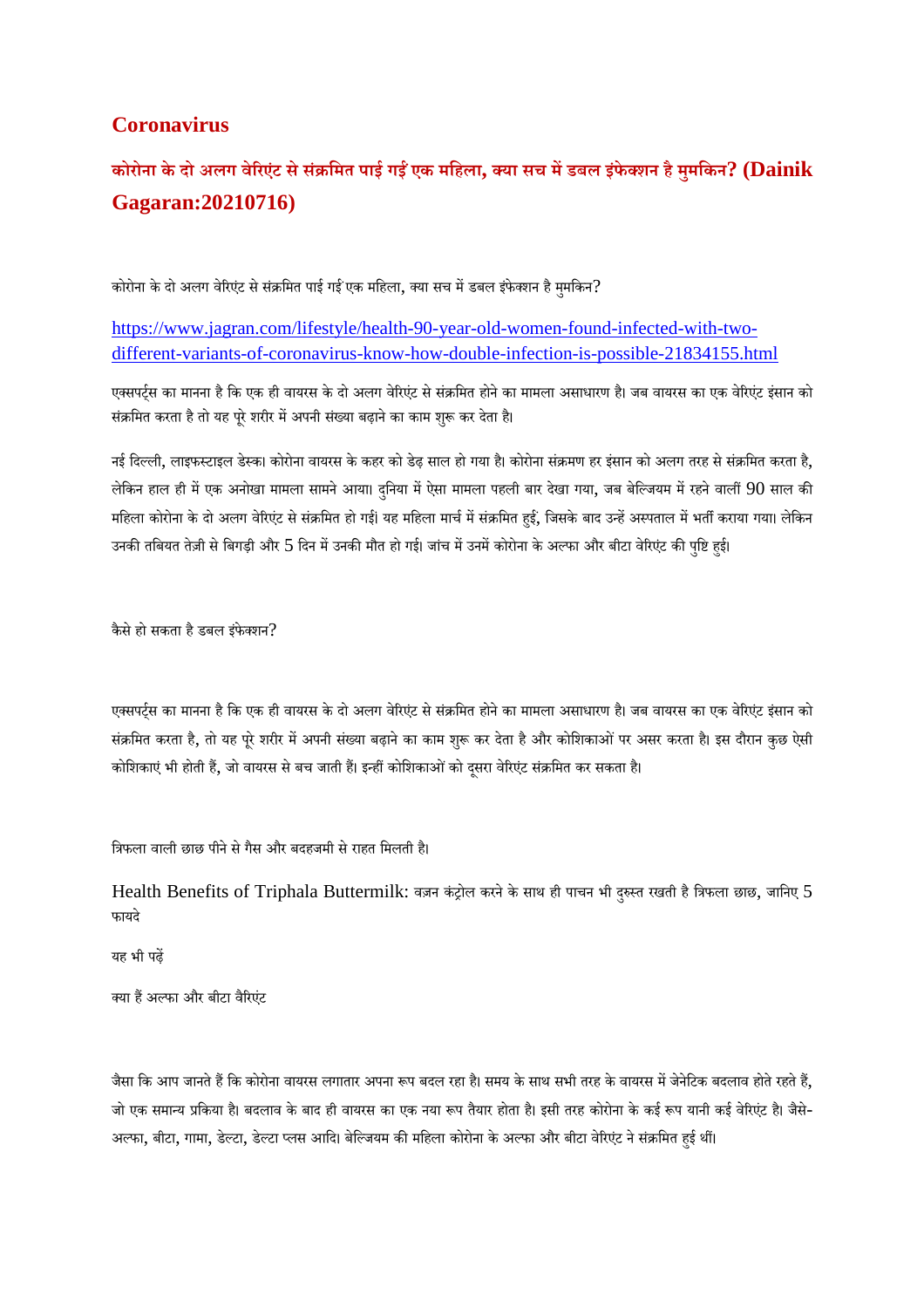बारिश के मौसम में क्या खाना चाहिए और किन चीज़ों से बनाएं दूरी?

 $M$ onsoon  $D$ iet: बारिश के मौसम में क्या खाना चाहिए और किन चीज़ों से बनाएं दूरी?

# **Covid cases (The Asian Age: 20210716)**

http://onlineepaper.asianage.com/articledetailpage.aspx?id=15711428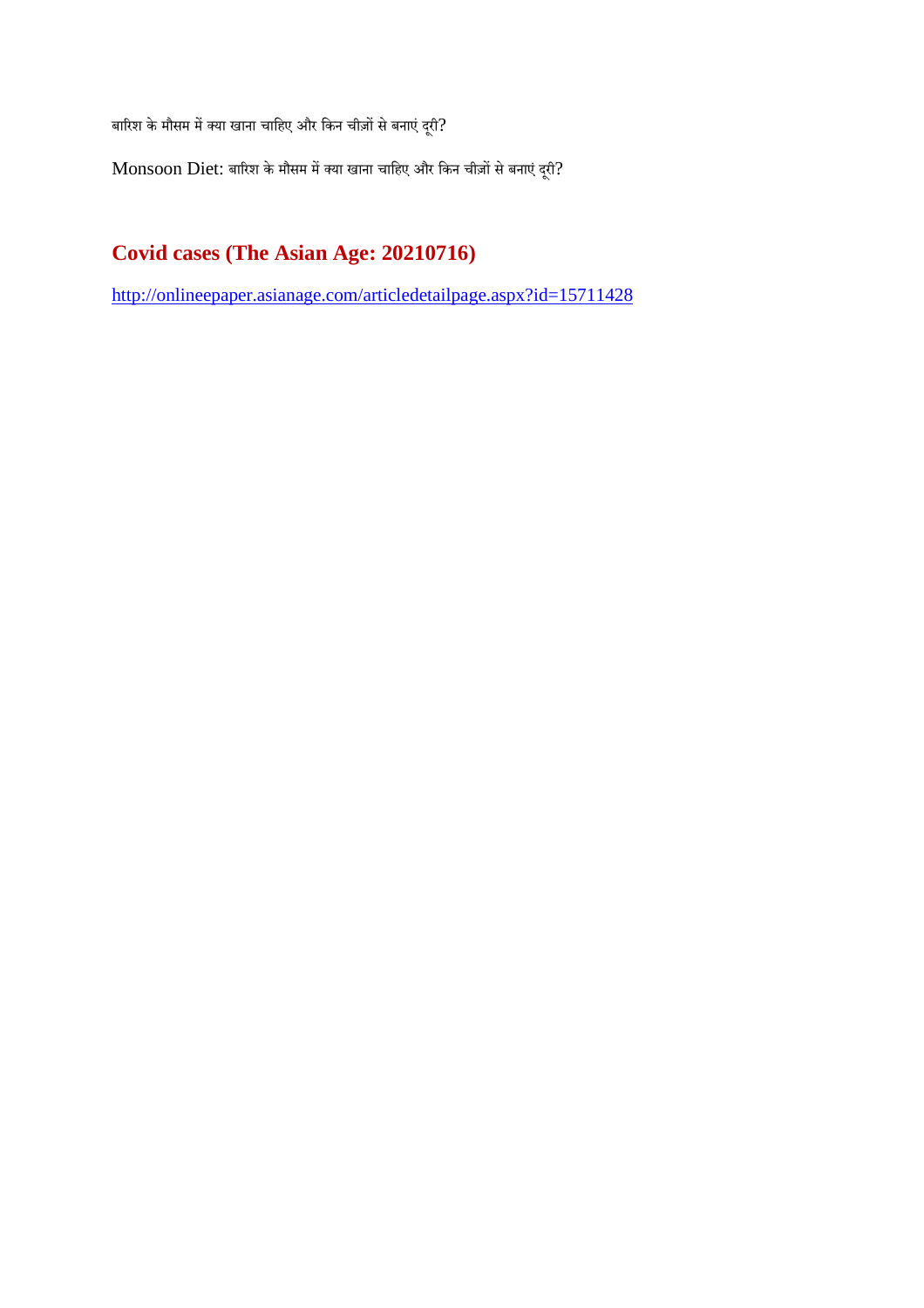# City sees 72 new Covid-19 cases, 1 death in 24 hours

New Delhi, July 15: The national capital recorded 72 fresh Covid cases and one death on Thursday, while the positivity rate stood at 0.10 per cent,<br>according to data shared by the health department here. The single new fatality has pushed the death toll in the city to 25,022. according to the latest bulletin.

On Wednesday, Delhi had recorded 77 new cases and one death, while on Tuesday the daily infection tally was 76 with two deaths. On February 16, ninety-four people were diagnosed Covid positive while the daily tally was 96 on January 27, according to official figures.

The infection rate, which had reached to 36 per cent in the last week of April, has come down to 0.10 per cent now.

Last Friday, the Delhi DDMA had passed a colour-coded response action plan under which curbs will be implemented in accordance with the<br>severity of the Covid situation here to deal with a possible third wave of the pandemic.

Chief minister Arvind Keiriwal last week had inaugurated a genomesequencing laboratory at the ILBS hospital here and said the people of Delhi will highly benefit from this facility.

He had said that these labs will detect the lethality of the coronavirus variants and help the government prepare accordingly.

Despite fall in daily cases in the last several days, Mr Kejriwal had recently cautioned that the chances of the third wave of the Covid pandemic were DESPITE FALL in daily cases in the last several days, CM had recently cautioned that the chances of the third wave of the Covid pandemic were quite real. while he asserted that his government was preparing on a 'warfooting' to combat it

Delhi had been reeling under a brutal second wave of the pandemic that is sweeping the country, claiming a massive number of lives daily, with the recent oxygen supply shortage issue at various hospitals, adding to the woes.

quite real, while he asserted that his government was preparing on a "warfooting" to combat it.

Delhi had been reeling under a brutal second<br>wave of the pandemic that is sweeping the country. claiming a massive number of lives daily, with the recent oxygen supply shortage issue at various hospitals, adding to the woes. Since April 19, both daily cases and single-day deaths count had been spiralling up, with over 28,000 cases and 277 deaths recorded on April 20; rising to 306 fatalities on April 22. On May 3, the city registered a record 448 deaths, as per the official data. However, the number of cases have shown a downward trend and the positivity rate too has been shrinking in the last several days. The number of deaths per day, has also been showing a decline in the last couple of days.